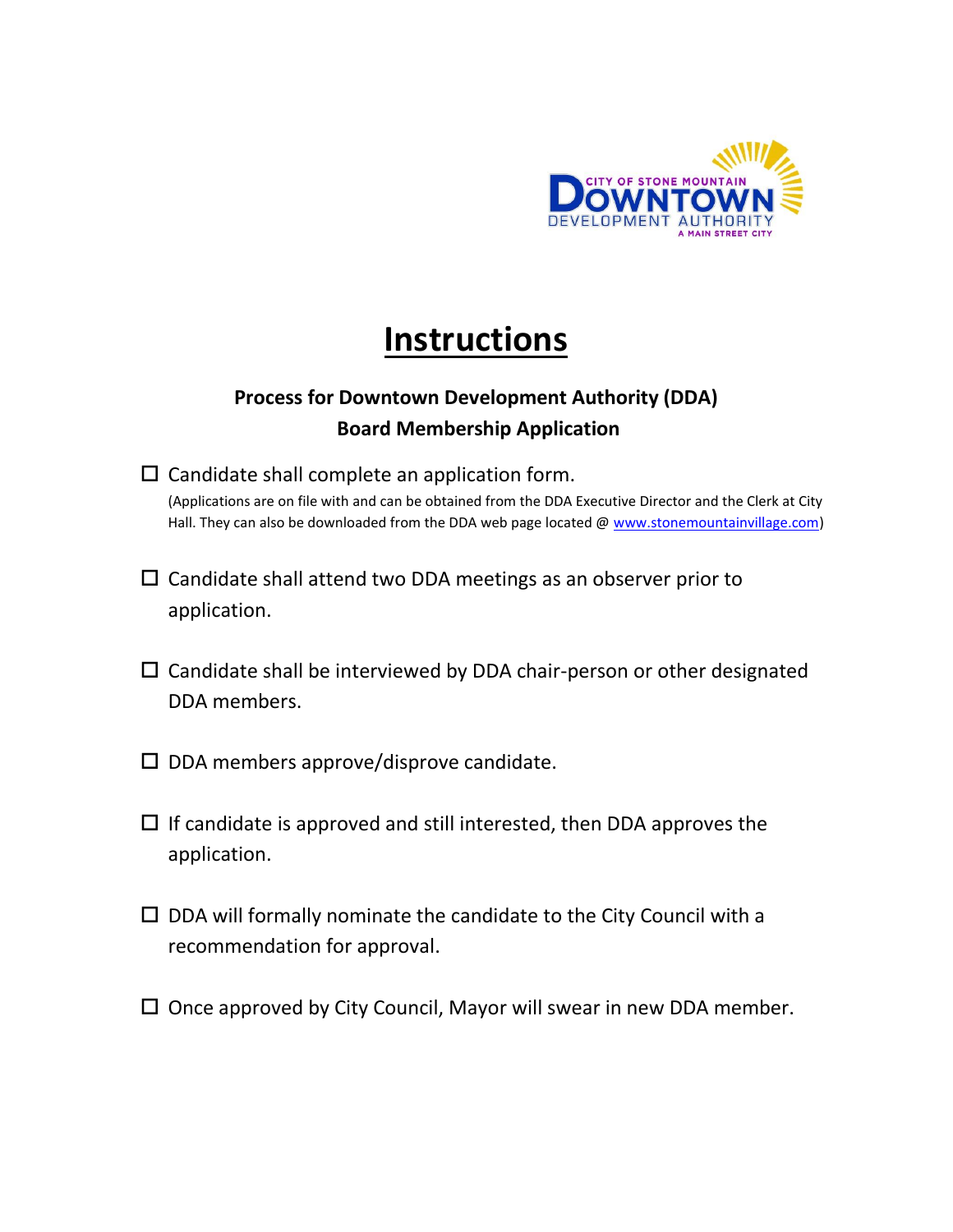## **Board Membership Application**

#### **Vision**

Stone Mountain Village is an energetic and diverse community where people live, visit, create, learn, play and prosper together.

#### **Mission**

The Downtown Development Authority (DDA) of Stone Mountain PLANS for, LEADS and MANAGES the downtown revitalization and economic growth of the city. The DDA serves as an advocate and resource to new and existing businesses, implements new development and redevelopment of existing buildings within the downtown area and creates programs and policies to foster a vibrant and invigorating downtown area.

#### **Overview**

The Stone Mountain Downtown Development Authority is composed of a seven (7) member Board of Directors, appointed by the Stone Mountain City Council to serve as advocates and advisors to the City Council related to economic growth. The DDA drives and directs policies and programs aimed at improving the economic development and vibrancy of the city using the four (4) points of the Main Street process; Organization, Design, Economic Restructuring and Promotions. The DDA meets on the 3<sup>rd</sup> Monday of each month at 6:30pm at City Hall.

#### **Questions to Consider for DDA Board Membership. Please check all that apply.**

- $\square$  Do I reside within the city limits of Stone Mountain?
- $\square$  Do I own a business within the city limits of Stone Mountain?
- $\square$  Do I fully understand what the DDA Board expects from me?
- $\Box$  Am I committed to the goals and mission of the DDA Board?
- $\Box$  Can I afford the demands on my time, resources and energy?
- $\Box$  Will I attend meetings regularly, making them a priority for the duration of my appointment?
- $\Box$  Am I willing to perform a reasonable amount of work outside the regularly scheduled DDA Board meetings to attend sub-committee/action group meetings and prepare for each meeting?
- $\square$  Can I work effectively with other members of the DDA Board?
- $\Box$  Am I willing to participate in the necessary Board training, education and development activities that will improve my effectiveness in my position?
- $\Box$  Am I current with all my financial obligations to the City?